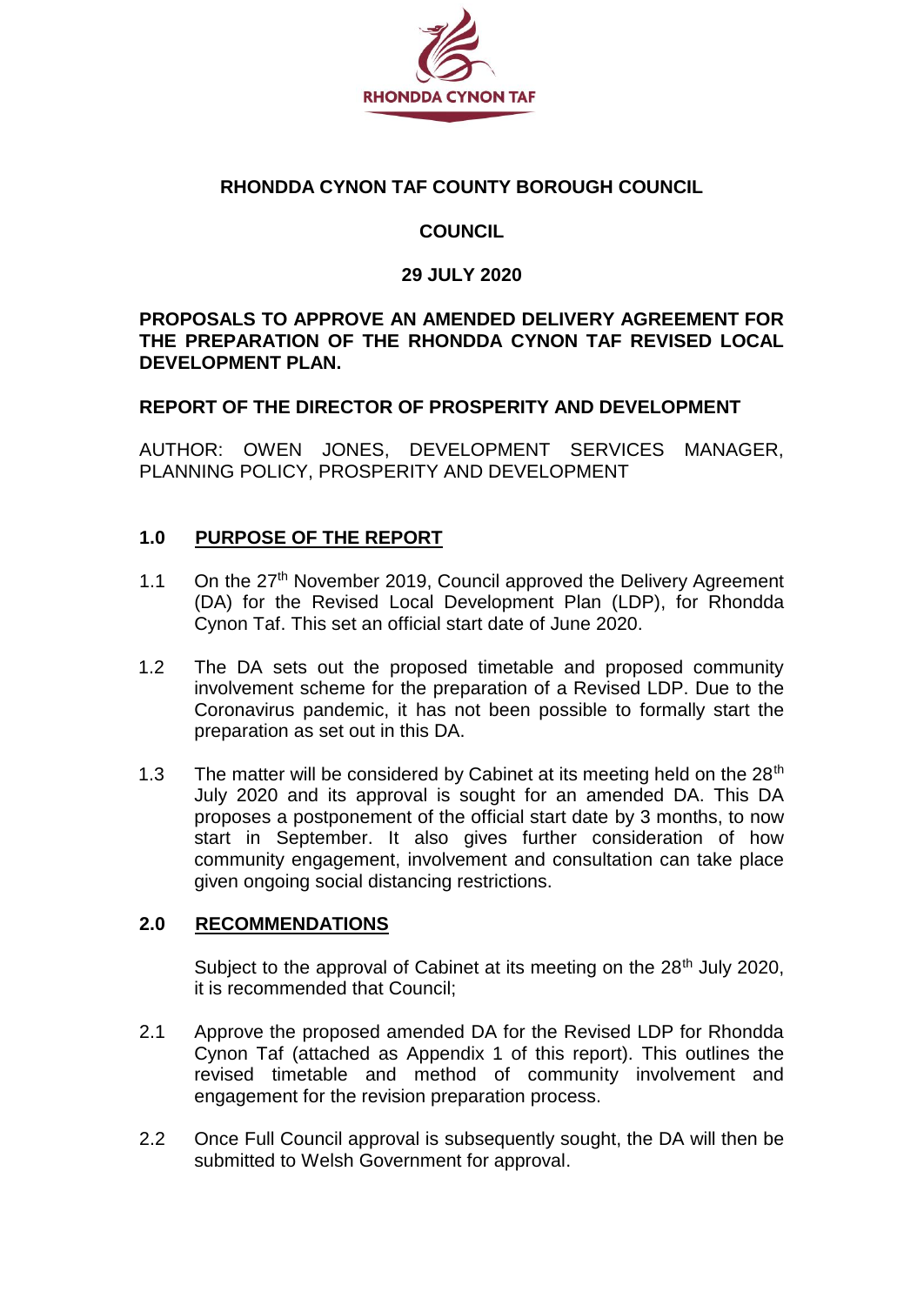### **3.0 Background**

- 3.1 The statutory Rhondda Cynon Taf LDP was adopted in March 2011 and has formed the basis for decisions on new development in the County Borough since then (excluding the area within the Brecon Beacons National Park); with the plan having an end date of 2021.
- 3.2 A Review Report was prepared in 2019, to determine how the LDP had performed to date. This concluded that a Revised LDP is required and the decision to revise the LDP was approved by Council in November 2019.
- 3.3 Delivery Agreements (DA's) are prepared in accordance with legislation and are project management tools for the preparation of a Revised LDP. They consist of two key parts; the Timetable and the Community Involvement Scheme (CIS).
- 3.4 It is considered that the Council approved DA was thoroughly prepared. This also involved necessary consultation with key external stakeholders. No adverse comments were forthcoming on the main content of the DA, with a small amendment proposed by WG relating to the preparation period around the examination. This was agreed by Council.
- 3.5 In accordance with the DA, we would have sought WG approval of the DA in May to begin the preparation of the Revised LDP in June.
- 3.6 It was anticipated that in the months prior to this formal start we would be undertaking the necessary steps to allow us to 'hit the ground running' in June. This included the setting in place of procedures to begin updating the broad LDP evidence base, appointing additional staff into the team, procuring an appropriate database for the various stages of the Revision process and setting in place the early stages of Community Involvement.
- 3.7 However, the Coronavirus pandemic has significantly compromised this activity.
- 3.8 Formal, clear advice was then issued by Welsh Government on the 18th of March, outlining the approach and considerations that Local Authorities should be taking with regards to preparing LDP's and their revisions. The key advice for was (as taken from a letter from Neil Hemington, Chief Planner, WG);

*LDP's due to formally commence replacement plan preparation;*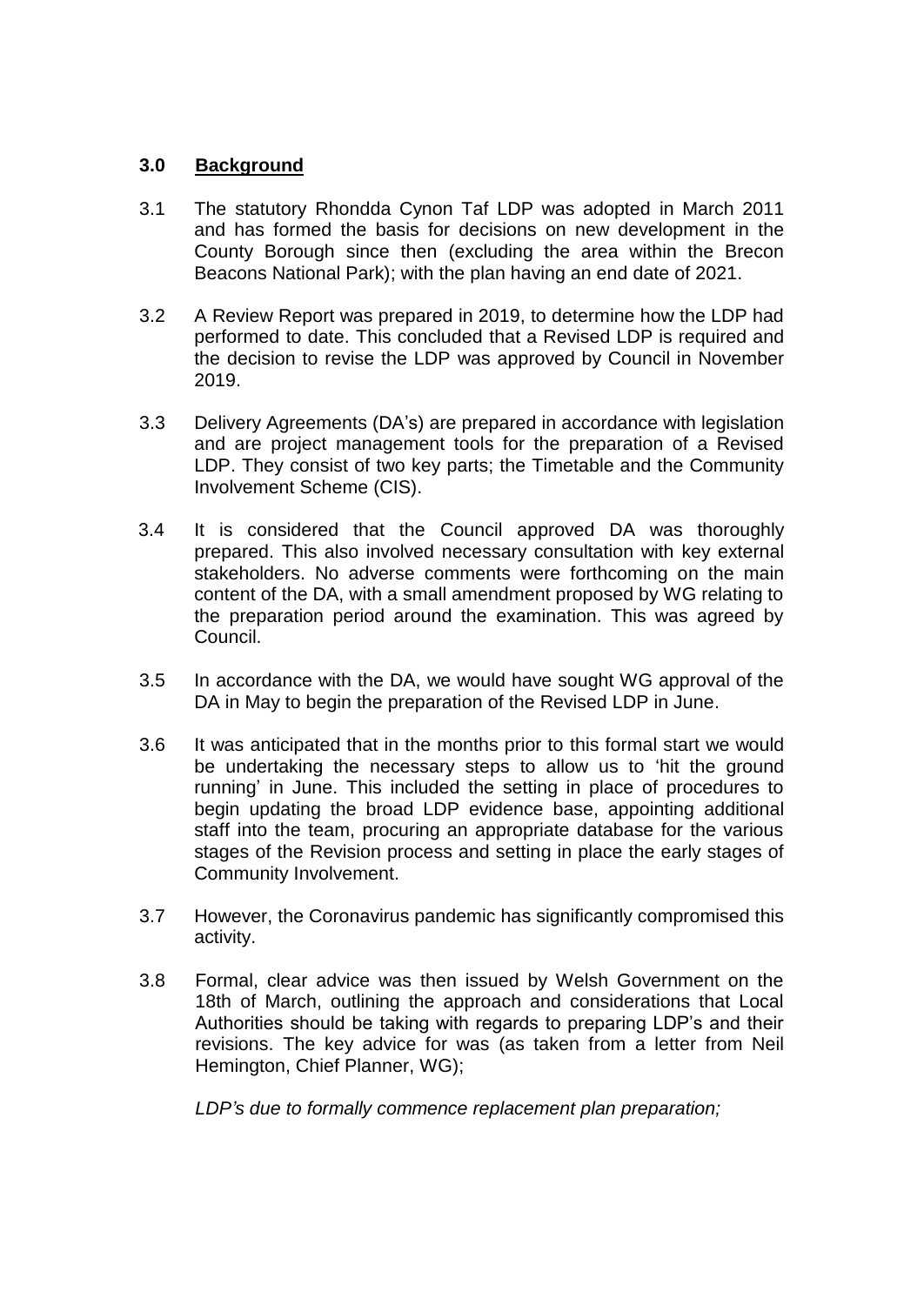*For those LDP's who are currently, or are about to consult on a draft DA, careful consideration should be given to the formal start date of the LDP preparation. The exceptional circumstances may mean that the commencement of plan preparation may have to be postponed for several months to enable effective engagement in the plan preparation process, as set out in the CIS and DA. A revised DA will be required at a future date.*

This advice was taken on board and it was clear that the original plan could not progress under the circumstances brought about by the Coronavirus and that a new formal start date for the revision of the LDP needs to be considered.

#### **4.0 Reasons for Recommendations**

- 4.1 Whilst staff in the LDP team have worked well from home, preparing a series of Background Topic Papers to help inform the evidence base and preparatory stages, as well as undertaking research for the major Sustainability Appraisal/Strategic Environmental Assessment (SA/SEA) process the ability to successfully procure external consultants to undertake key pieces of evidence base work has been compromised.
- 4.2 More crucially, it has not been possible to commit to the crucial early engagement with the public and other stakeholders in the process.
- 4.3 It is therefore recommended that Council agrees to a new formal start date for the revision of the LDP September 2020, resulting in a 3 month delay to the programme
- 4.4 It is considered that we would be able to get back some of the time lost as a result of the extensive preparation work undertaken during lockdown resulting in a Revised LDP being in place just after the time we had originally agreed (early 2024).
- 4.5 The 3 months postponement takes into account the Local Government Elections in May 2022. With this option, a key public consultation exercise on the Preferred Strategy would end in December 2021, having moved back from September 2021. A later postponement, would result in key consultations and decisions falling close to and within the pre-election period. To set a timetable so that the Preferred Strategy consultation took place after the 2022 elections would, as a result of the logistics of the plan preparation regulations, result in a 12 months delay to the LDP.
- 4.6 Given the role the LDP plays in providing confidence for our communities in the planning system and the huge part it plays in giving certainty to developers and investors it is not recommended that this is an option that should be pursued.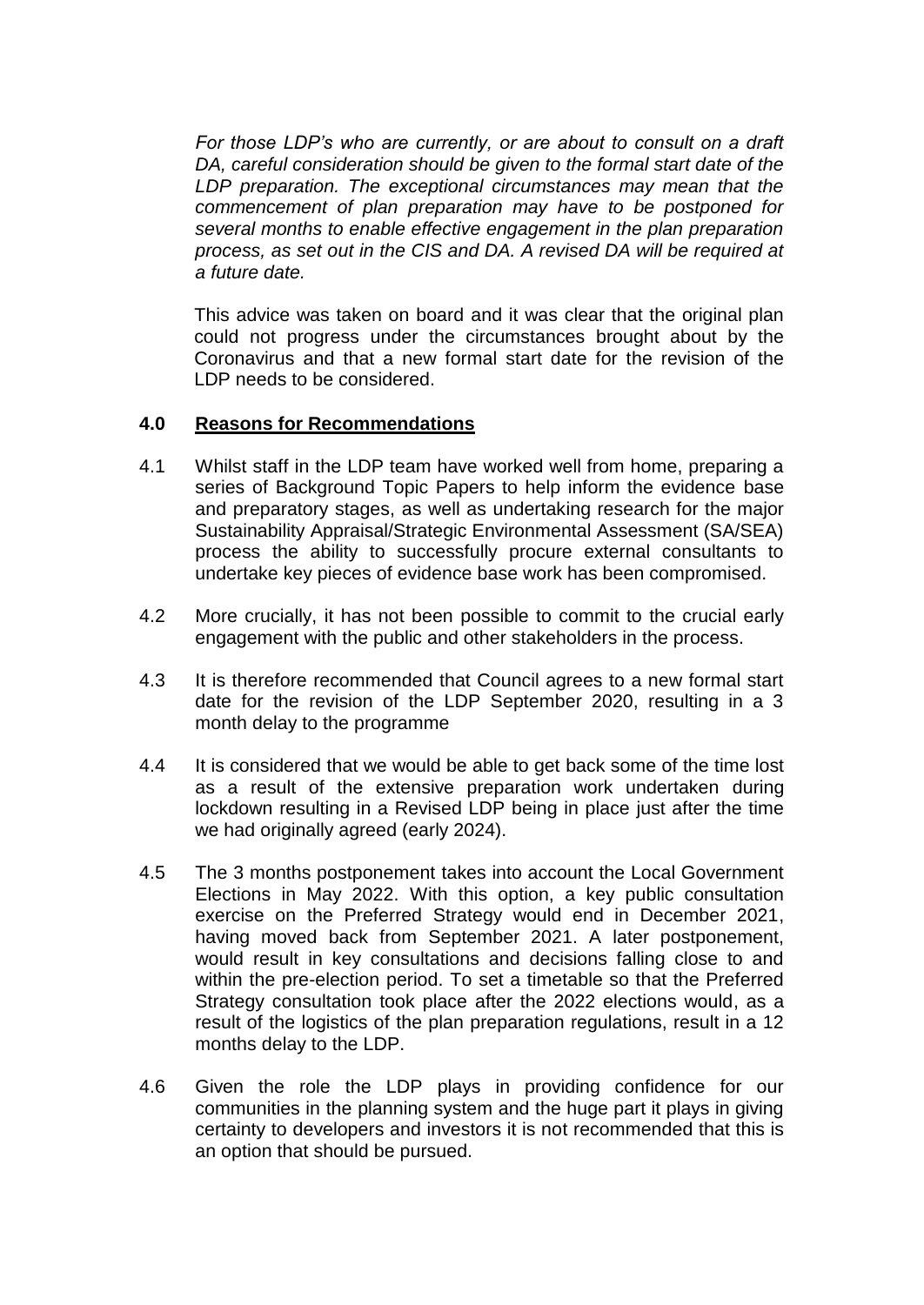4.7 Should Council agree to the proposed September 2020 start date then the amended Delivery Agreement will be submitted to WG in early August.

### **5.0 Proposed Changes to the Council Approved Delivery Agreement**

- 5.1 If the 3 month postponement is approved, there are some key amendments that need to be made to the approved DA. These are set out in detail in the revised DA, attached as Appendix 1 of this report. A summary of these changes is set out below;
- 5.2 The stages of DA preparation are amended to incorporate the proposed postponement, although cannot be completed until Council approval is given.
- 5.3 There is reference in the introduction and general reference throughout to the coronavirus pandemic and how it is likely that there will be effects on the Revised LDP preparation process. The risk management section of the DA also sets out the risks that the Coronavirus could have on the preparation of the Plan.
- 5.4 The section on key outcomes of the preparation of a Revised LDP has been fully updated to replicate the new WG LDP Manual that was published in March 2020. The SA/SEA process is also updated in the Manual.

# **Timetable**

5.5 The most significant of the proposed changes to the DA are those to the approved Timetable. This is essentially, a push back of all stages of the preparation of the Revised LDP by three months. Below is a table showing the dates when the key stages will now take place;

| <b>Key Stage</b>                                                                                | <b>Timescale</b>                              |
|-------------------------------------------------------------------------------------------------|-----------------------------------------------|
| <b>Definitive</b>                                                                               |                                               |
| <b>Delivery Agreement</b>                                                                       | Submission to Welsh Government<br>August 2020 |
| Pre-deposit<br>Commence<br>Preparation                                                          | September 2020                                |
| Preferred Strategy (Pre-Deposit)<br>Consultation                                                | November/December 2021                        |
| <b>Deposit LDP Consultation</b>                                                                 | October /November 2022                        |
| Indicative (subject to further<br>liaison with the Planning<br>Inspectorate closer to the time) |                                               |
| Submit Revised LDP to the Welsh   April 2023<br>Government                                      |                                               |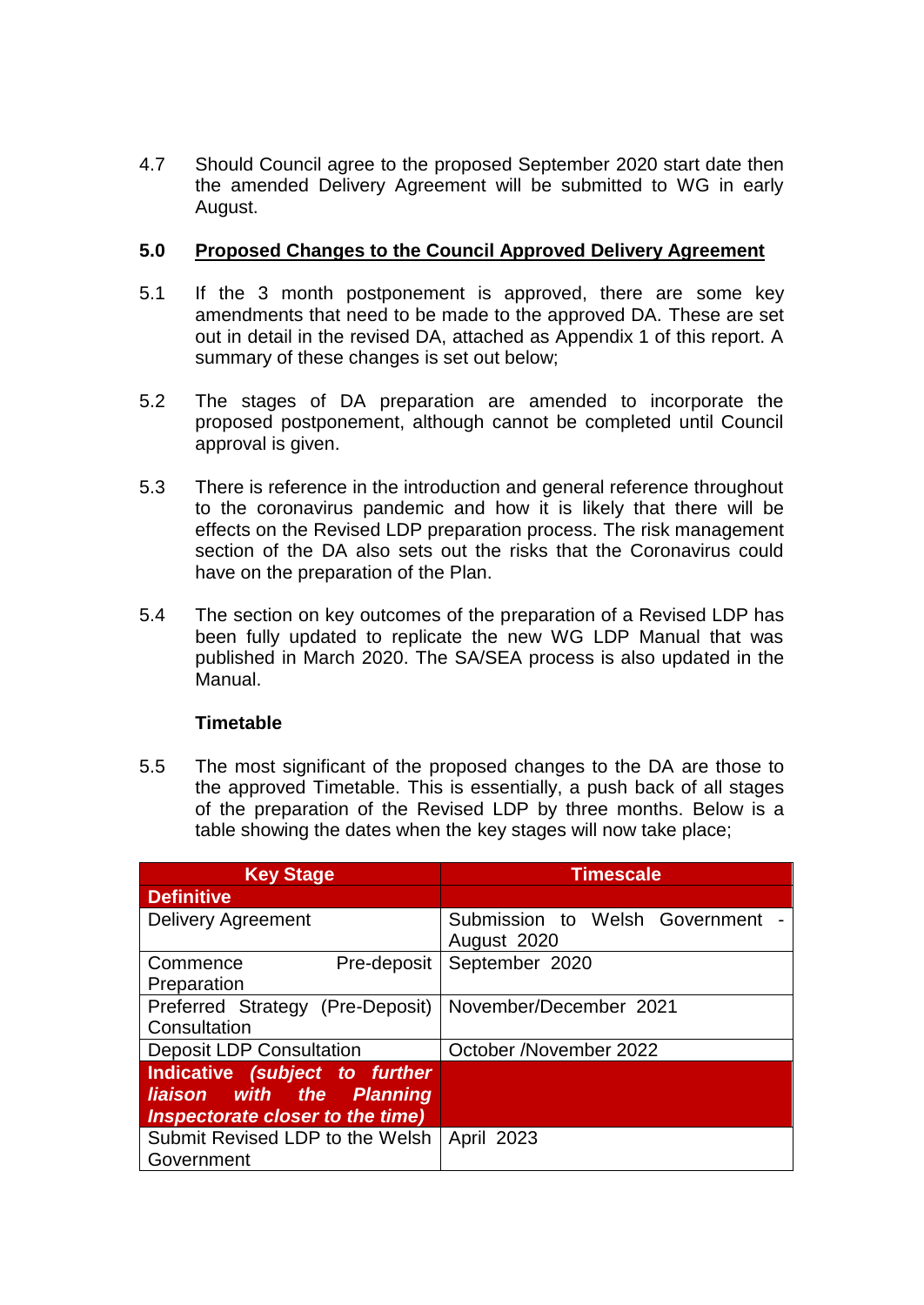| Independent Examination | August / September 2023 |
|-------------------------|-------------------------|
| <b>Adoption</b>         | March 2024              |

#### **Community Involvement Scheme**

5.6 The approved DA already set out how methods of public involvement and consultation have evolved since the preparation of the current LDP; particularly so through digitally based methods. The amended DA does however emphasise that there will need to be greater use and reliance upon online methods and presence whilst uncertainty remains over the cornavirus. Nevertheless, the methods proposed will be designed to ensure anyone who wishes to engage in the preparation of the plan can do so.

#### **Resources and Budget**

5.7 No change from the budget agreed for the preparation of the Revised LDP in November 2019.

### **6.0 EQUALITY AND DIVERSITY IMPLICATIONS**

6.1 An Equalities Impact Assessment screening exercise has been undertaken that indicates that there are no expected negative impacts on the protected characteristics and a full assessment is not required. However, the scope of the LDP will result in some of these matters being considered further, and if necessary will develop and incorporate policies that may have a positive impact on some of these characteristics.

### **7.0 CONSULTATION / INVOLVEMENT**

7.1 The initial approved Delivery Agreement has been prepared in consultation with various internal Council departments. Further detailed consultation has taken place with targeted stakeholder bodies following Cabinet agreement. There has been no public consultation on the Draft Delivery Agreement, although the final Welsh Government approved report will be made public during the pre-deposit stage of revised LDP preparation. Further informal consultation has taken place with these targeted stakeholder bodies with regards to any comments on a 3 months postponement.

### **8.0 FINANCIAL IMPLICATION(S)**

8.1 The overall cost of the preparation of the LDP (non staffing resources) is estimated to be £600,000. Considering banked reserves and continuing budgets, there is sufficient budget to cover these costs. A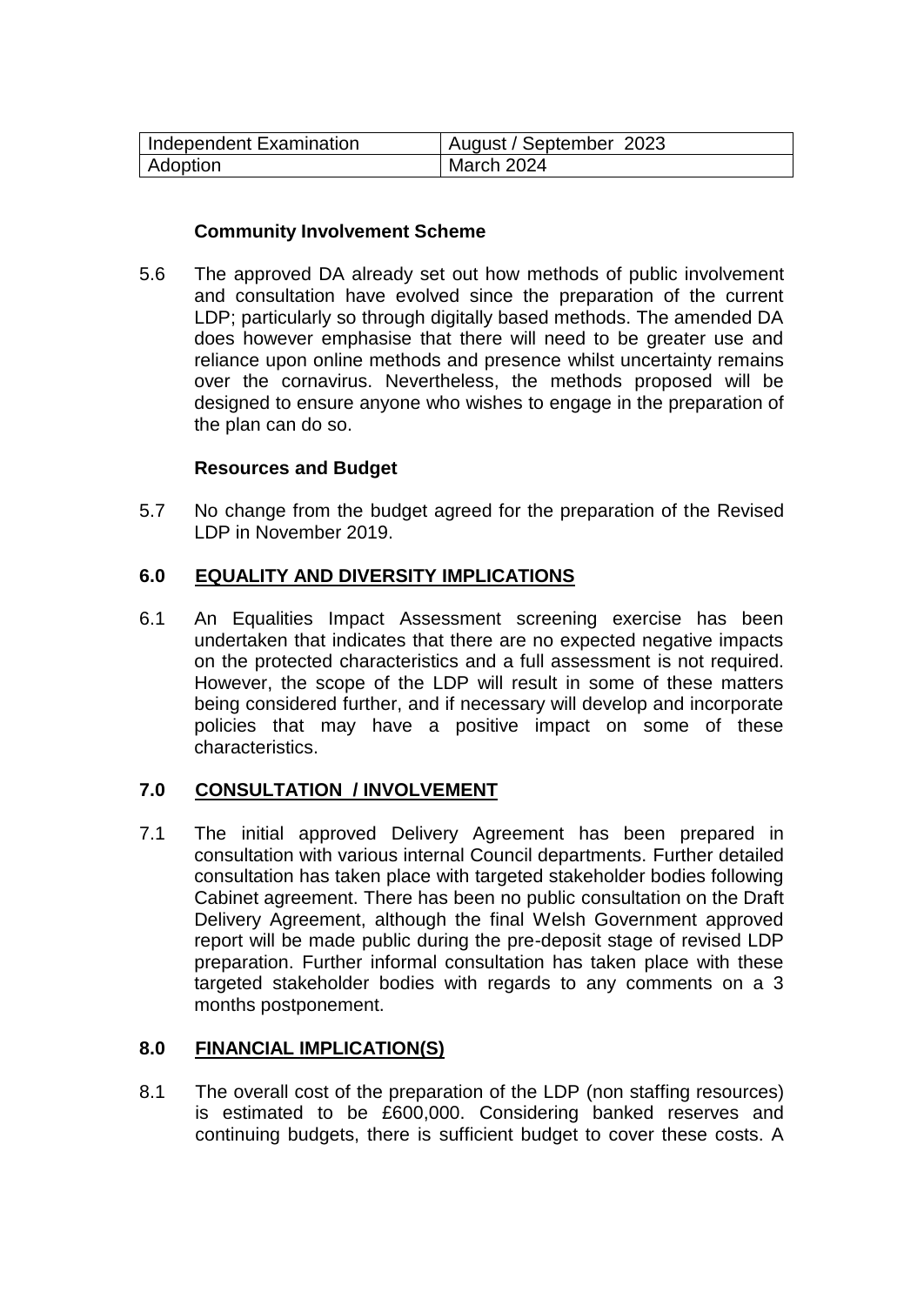further £39,233 per annum is then required to part fund an identified necessary new post in the team structure.

# **9.0 LEGAL IMPLICATIONS** *OR* **LEGISLATION CONSIDERED**

9.1 The LDP will be prepared in accordance with The Planning and Compulsory Purchase Act (2004), the Town and Country Planning (Local Development Plan) (Wales) Regulations 2005 (as amended 2015), Planning Policy Wales 2018, the Planning (Wales) Act 2015 and the Strategic Environmental Assessment (SEA), Sustainability Appraisal (SA) and Habitats Regulations Assessment (HRA).

### **10.0 LINKS TO THE CORPORATE AND NATIONAL PRIORITIES AND THE WELL-BEING OF FUTURE GENERATIONS ACT.**

*How the subject of the report will contribute to the delivery of the Council's Corporate Priorities?*

10.1 The production of a Local Development Plan will help to deliver the Council's three main corporate priorities of building a strong economy, promoting independence and positive lives for everyone and creating neighbourhoods where people are proud to live and work. The production of this land-use plan will help to stimulate the local economy through market and social house building, as well as providing for employment and retail development across the County Borough. Working together to shape our communities will instil a sense of pride and allow people to live and work independently, wherever they so choose. The LDP will also help to deliver the transport infrastructure that keeps the Rhondda Cynon Taf working and moving, in a sustainable way that benefits current and future generations.

### **How the Sustainable Development principle, i.e. the five ways of working has been considered?**

- 10.2 The Local Development Plan will be a key project demonstrating the 5 ways of working in action:
	- Integration the preparation of the LDP will be bring together all land use planning issues across the County Borough, involving our partners, residents, visitors, employers and service providers in the formulation of the Plan.
	- Collaboration the LDP will be a key collaboration project for the region enabling stakeholders including residents to work together to form a Plan for the County Borough.
	- Involvement preparation of the LDP will provide numerous opportunities to engage with our residents and customers,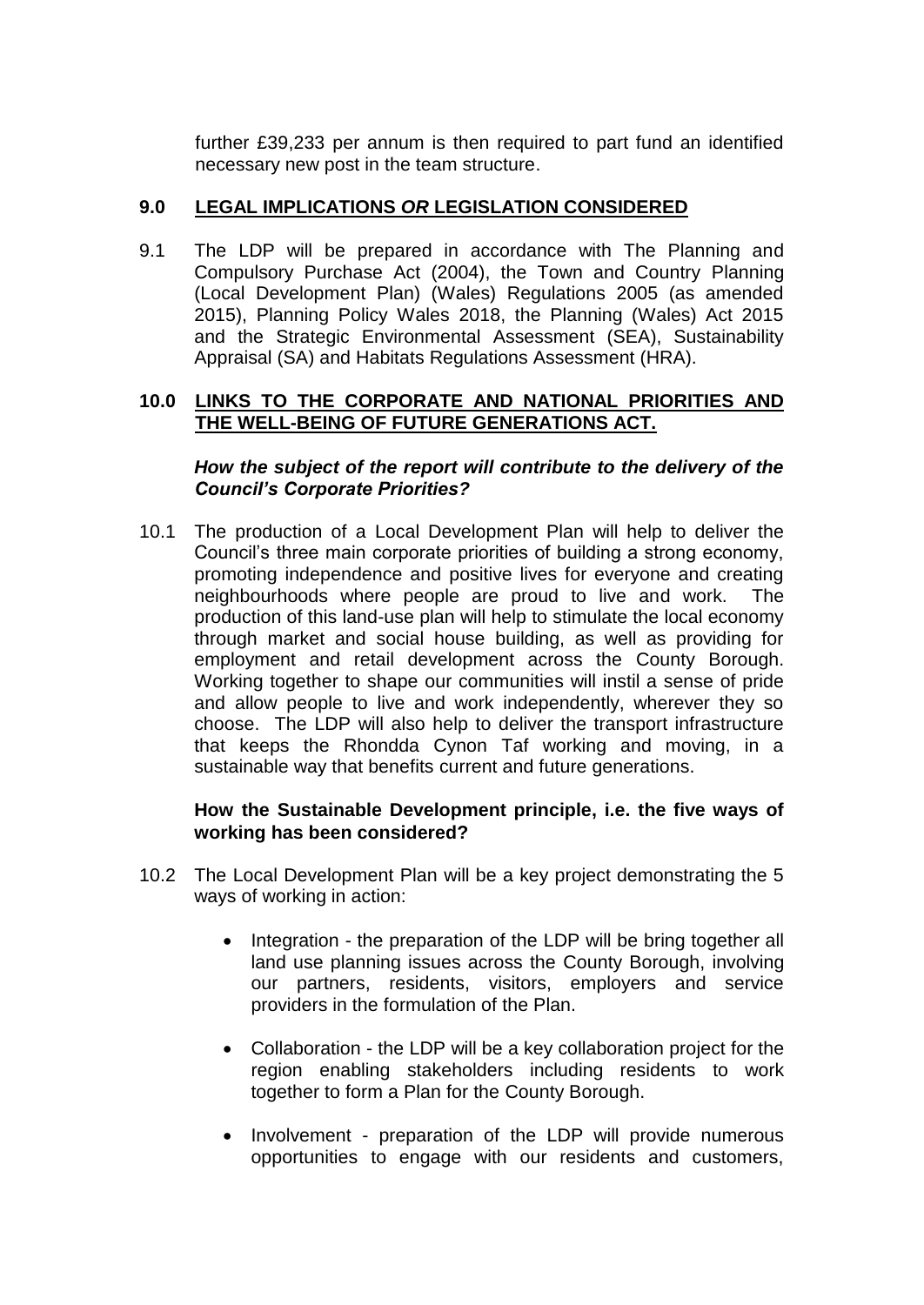including the business community and ensuring that we are listening to a wide range of views to inform the plan and decision making process.

- Prevention the LDP provides an opportunity to understand the root causes of issues and preventing them by being proactive in our thinking and understanding the need to tackle problems at source for example by undertaking needs assessments to inform our priorities.
- Long-term the LDP will be all about planning for the future and taking a strategic approach to ensure the County Borough is sustainable and that we understand the future need and demand for sustainable development in the region and how that is best met.

#### **How the subject of the report seeks to maximise the Council's contribution to seven national well-being goals?**

- 10.3 The LDP will contribute to the seven well-being goals by working together with other public services and third sector organisations to improve the well-being of everybody in Wales. This new approach seeks to improve public services in a sustainable way, for the benefit of all. The LDP will help to ensure:
	- A Prosperous Wales the LDP will promote a productive, creative and low-carbon society that recognises the limits of our resources and global environment, by ensuring that our finite resources are used efficiently and proportionately. It will also help to develop a skilled, well-educated population to work within an economy that generates wealth and provides employment opportunities for all.
	- A Resilient Wales the LDP will help to ensure that the region maintains and enhances a bio-diverse natural environment with healthy, functioning ecosystems that support social, economic and ecological resilience with the ability to adapt to change.
	- A Healthier Wales the LDP aims to help build a society in which people's mental and physical well-being is maximised through access to green space, and helps to foster an understanding of choices and behaviours that benefit future health.
	- A More Equal Wales the LDP will seek to enable people to fulfil their potential no matter what their background or circumstances. It also aims to help communities effectively tackle the loneliness and isolation that can often exist within many of them.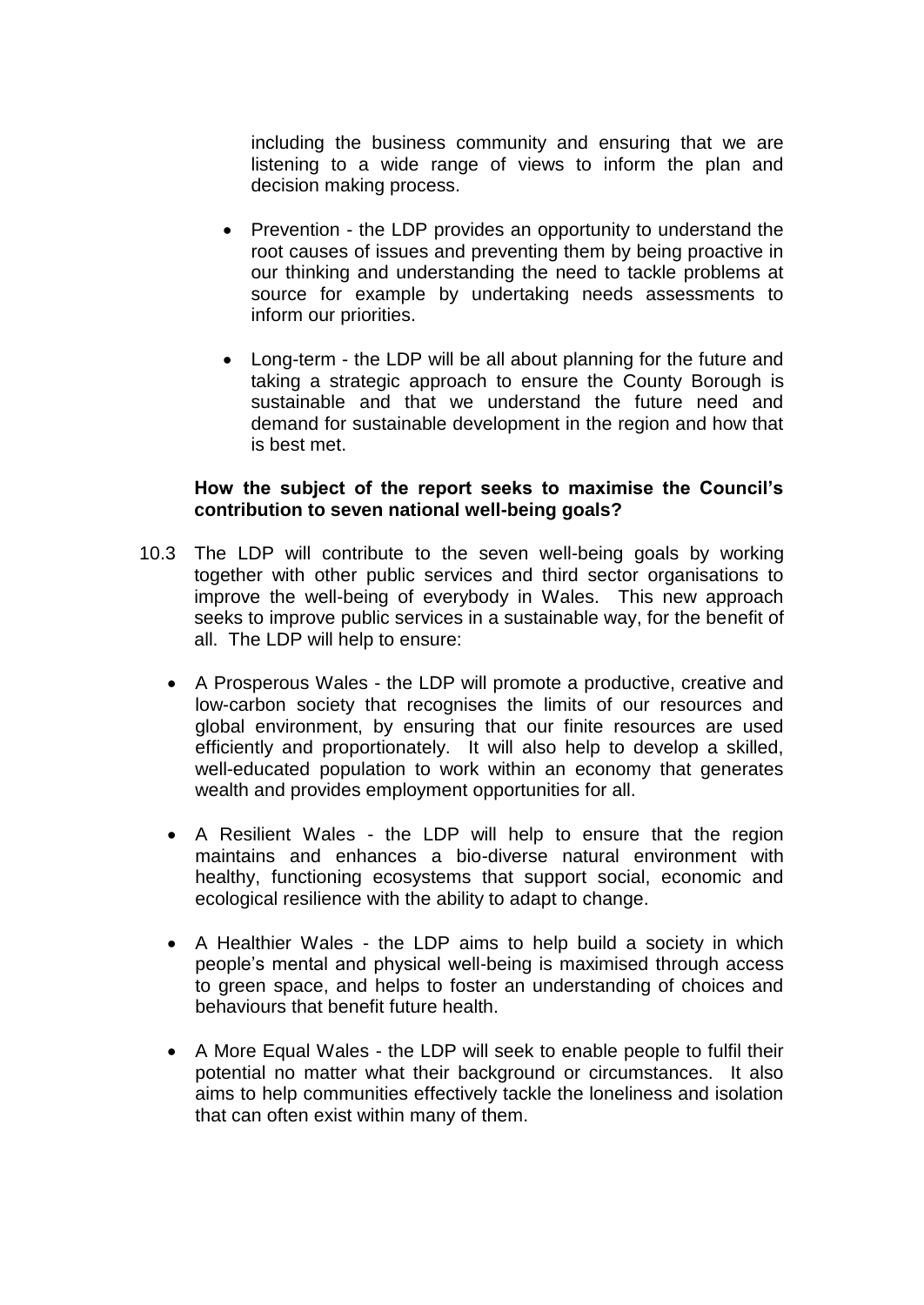- A Wales of Cohesive Communities the LDP, via the place-making principle, will help to foster attractive, safe, viable and well-connected communities that improve the well-being of all residents and visitors.
- A Wales of Vibrant Culture and Thriving Welsh Language the LDP will support a society that promotes and protects our culture, heritage and Welsh language, whilst encouraging people to participate in the arts, sport and recreation.
- A Globally Responsible Wales the LDP will contribute towards Wales being a nation which, when doing anything to improve our economic, social, environmental and cultural well-being; will take account of whether doing such a thing makes a positive contribution to our global well-being.

#### **Any other national strategies the subject of the report is seeking to address.**

10.4 The Planning Directorate in Welsh Government is working on the production of a National Development Framework (NDF), which will set out a 20-year land-use framework for Wales and replace the existing Wales Spatial Plan. Once the final NDF is published (anticipated September 2020), the Local Development Plan will need to be in general conformity with the aims and objectives of the NDF, which sits above the LDP in the development plan hierarchy within Wales.

### **11.0 CONCLUSION**

11.1 It is recommended to approve the proposed amended DA for the Revised LDP for Rhondda Cynon Taf (attached as Appendix 1 of this report). This outlines the revised timetable and method of community involvement and engagement for the revision preparation process. This DA proposes a postponement of the official start date of 3 months, to now start in September. It also gives further consideration of how community engagement, involvement and consultation can take place given ongoing social distancing restrictions.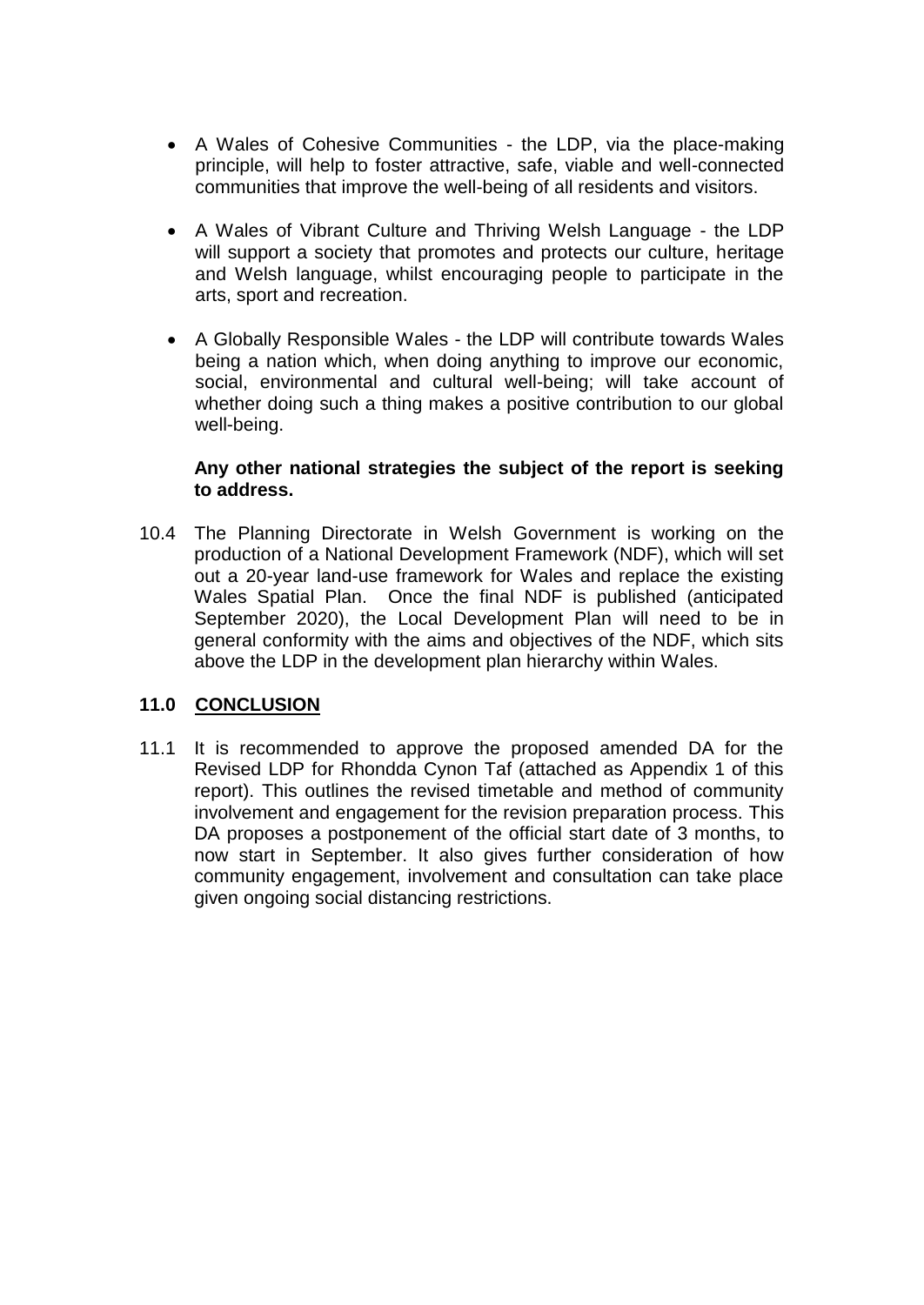# **Other Information: -**

## *Relevant Scrutiny Committee*

Overview and Scrutiny Committee

#### *Contact Officer:*

Simon Gale, Director of Prosperity and Development (01443 281114)